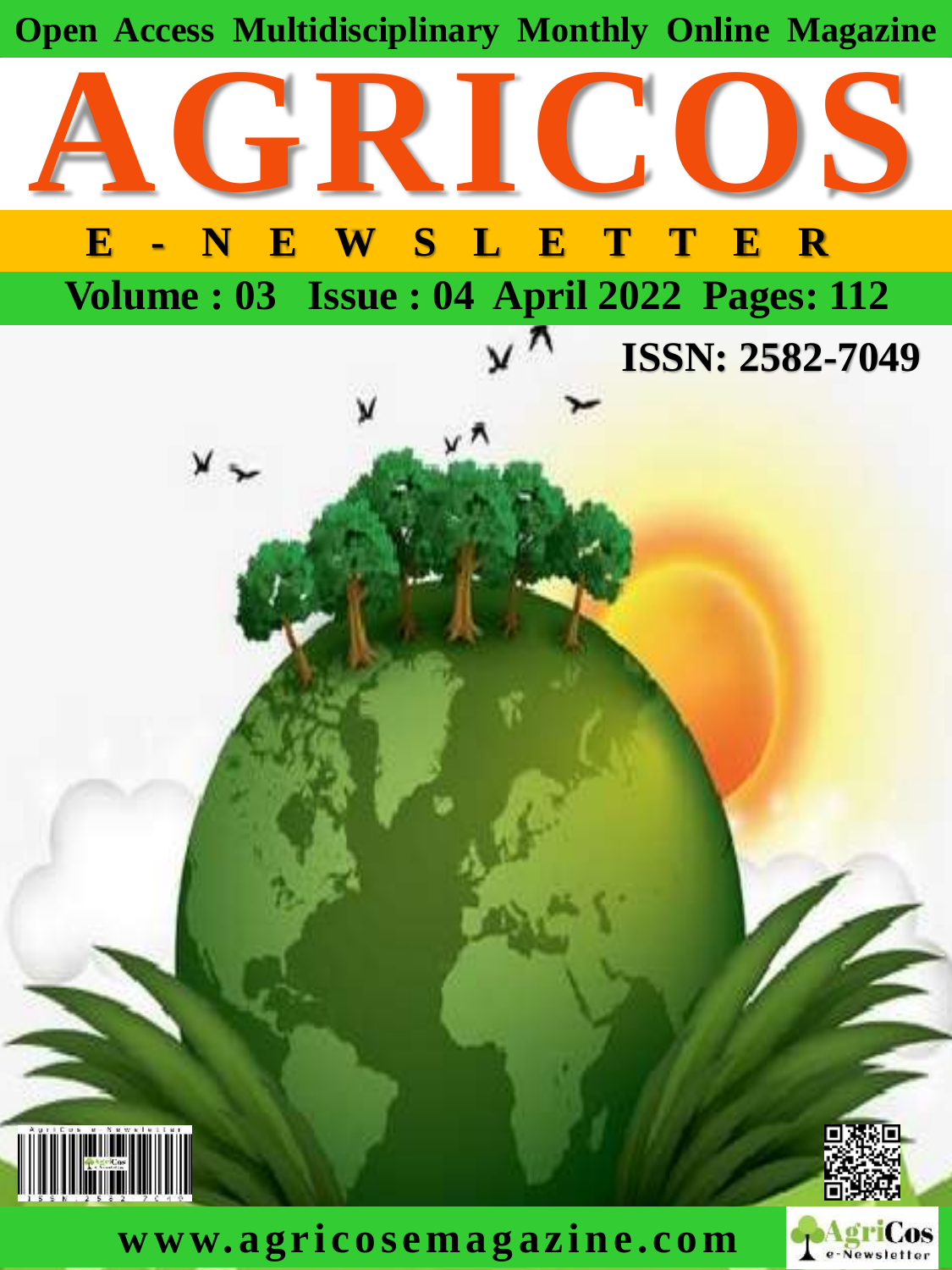**A G R I C O S E - N E W S L E T T E R Open Access Multidisciplinary Monthly Online Magazine ISSN: 2582-7049**

**VOLUME : 03 ISSUE : 04 APRIL 2022 PAGES : 112**

## **I N D E X**

| <b>Article No.</b> | <b>Article Title</b>                                                                                                                                                                                         | Page No.  |
|--------------------|--------------------------------------------------------------------------------------------------------------------------------------------------------------------------------------------------------------|-----------|
| 01                 | <b>Miracle Oil</b><br>Thunam Srikanth and N. Seenivasan                                                                                                                                                      | $1-3$     |
| 02                 | Nanotechnology: A Recent Approach to Combat Marine Biofouling<br>V. Naganandhini, S. Mariappan and T. Ravikumar                                                                                              | $4 - 7$   |
| 03                 | <b>Mutation Breeding for Crop Improvement</b><br>Jayashhri Folane and Yashoda Etther                                                                                                                         | $8-9$     |
| 04                 | <b>Exploiting Water Use Efficiency in an Era of Climate Change</b>                                                                                                                                           | $10 - 14$ |
| 05                 | Srikanth G. A.<br>Hand Lift net (Kattukambu valai) used in Inland water areas of Cauvery delta districts of Tamil<br><b>Nadu</b><br>V.Durai and M.Kalaiarasan                                                | $15-17$   |
| 06                 | <b>Management of Fruit Flies through Various Trapping Techniques</b><br>Sneha Tiwari and Pogula Kranthi                                                                                                      | $18 - 20$ |
| 07                 | Impact of Nano-Sensors in Agriculture for Sustainable Crop Improvement<br>Srikanth G.A., Vishal, K.V., Arepalli Naveen, K., Syed Mohammed F. H., Kiran, M., and Dhanush, N.M.                                | $21 - 25$ |
| 08                 | <b>Novel Approaches of Nanotechnology Applications in Precision Farming</b><br>Srikanth G.A., Abhishek, S.K., Chiranjeevi C.M., and Arpitha H.K.                                                             | $26 - 30$ |
| 09                 | <b>Fluorescent in Situ Hybridization (FISH)</b><br>Jayashri Folane and Yashoda Etther                                                                                                                        | $31 - 32$ |
| 10                 | Winged bean - A nutritionally rich underutilized legume crop<br>Karande P.J.                                                                                                                                 | 33-37     |
| 11                 | An Insight into Molecular Mechanisms of Plant Disease Resistance<br>Anik Majumdar                                                                                                                            | 38-40     |
| 12                 | Agriculture Waste Recycling With Nanotechnology for Betterment Agricultural Production<br>Srikanth G.A., Ravikumar C. S., Mahalinghaswamy S. S., Deeksha D., Mahima Gowda R.S., and Shamya<br>Rai, B.        | $41 - 43$ |
| 13                 | <b>Molecular Markers Used in Wheat Breeding</b><br>Vijeta Gupta                                                                                                                                              | 44-45     |
| 14                 | Colchicum autumnale - A view onNaked lady plant<br>R.Muthuvijayaragavan                                                                                                                                      | 46-48     |
| 15                 | Nanofertilizers in Seed Priming and Foliar Applications of Nanomaterial on Plant Growth and<br><b>Development</b><br>Srikanth G.A., Karan K.A.V., Akshay, G.R., Sirisha, P.S., Bhavana, G.V. and Chaitra, V. | 49-53     |
| <b>16</b>          | <b>Ghost Fishing: Invisible Killers in the Oceans</b><br>S. Archana                                                                                                                                          | 54-59     |
| 17                 | <b>Potato Production under Organic Farming and IFS</b><br>Mohit Singh, Amandeep Sharma and Nimit Kumar                                                                                                       | 60-61     |
| 18                 | Role of Biofertilizers for Improvement of Silkworm Host Plant<br>P. Borah and A. Singha                                                                                                                      | $62 - 63$ |
| 19                 | Utilizing Potential of Image Processing Techniques in Identifying Plant Phenotypic Characteristics:<br><b>A Case Study</b><br>Preety Dagar, Kamlesh Kumar and Simardeep Kaur                                 | 64-66     |
| 20                 | <b>Upgraded New Era of Handling-Segregating Generations with Pedigree Method</b><br>Srikanth G. A., Basavaraj V.H., Rohan V.B., Nithin B.S. and Uttam G.                                                     | $67 - 73$ |
| 21                 | Role of Agricultural Credit in Improving the Livelihood of Farming Households in India<br>Barre Jyothsna Priyadarshini                                                                                       | 74-76     |
| 22                 | Trichoderma: A potential biocontrol fungus for ecofriendly disease management.<br>Jogender                                                                                                                   | 77-81     |
| 23                 | Fruit Fly (Drosophila melanogaster) - A model organism for Genetic Research<br>R. Muthuvijayaragavan                                                                                                         | 82-85     |

# **w w w. a g r i c o s e m a g a z i n e . c o m**